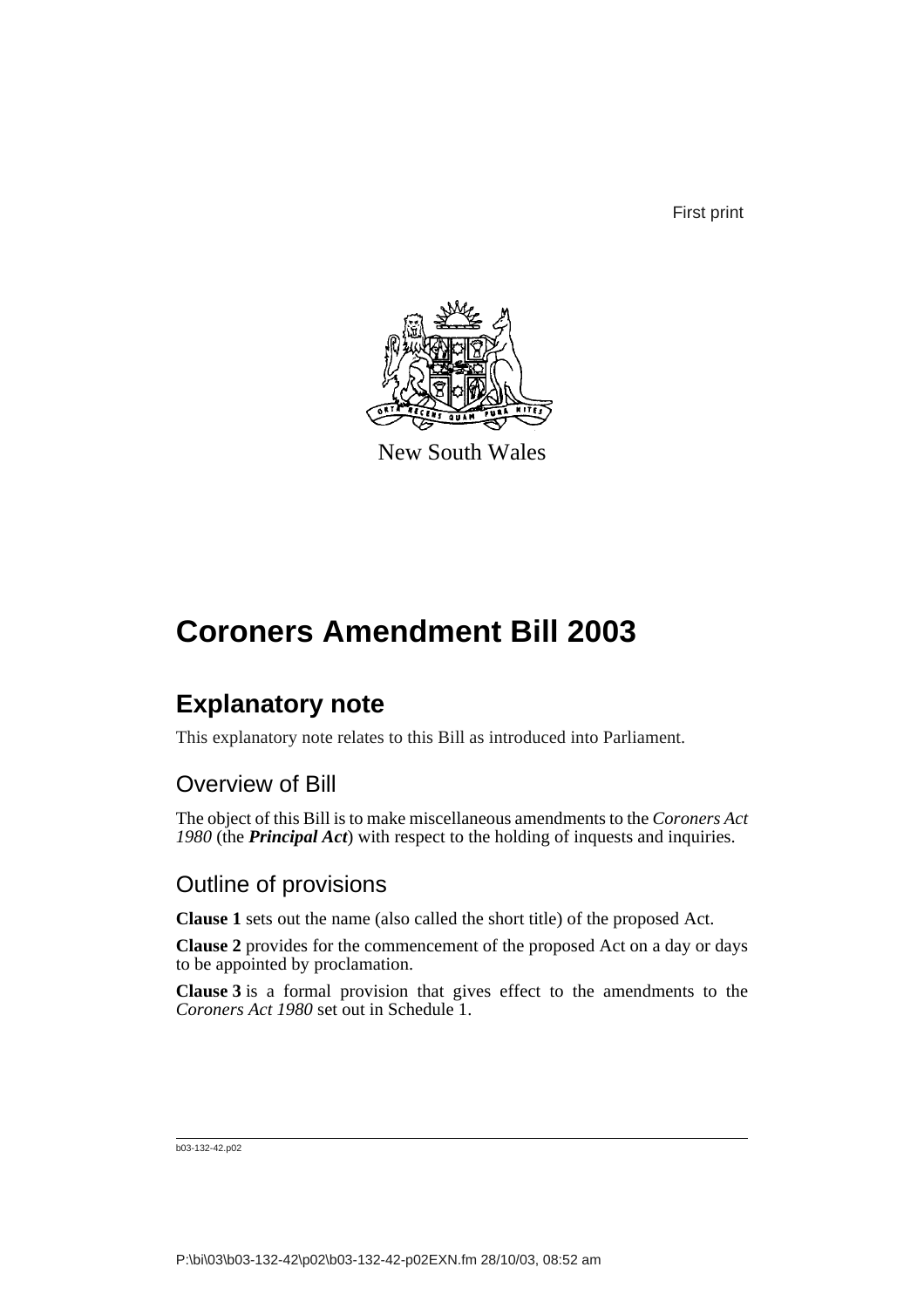Explanatory note

### **Schedule 1 Amendments**

#### **Inquiries into fires and explosions**

**Schedule 1 [3] and [4]** amend section 15 of the Principal Act to provide that a coroner has the jurisdiction and duty to hold an inquiry into the cause and origin of a fire or explosion (not a general inquiry into all circumstances concerning such a fire or explosion) where the coroner is informed that the fire or explosion has destroyed or damaged any property within this State. **Schedule 1 [5]** inserts proposed section 15B into the Principal Act to provide that in certain circumstances the New South Wales Fire Brigades, the Commissioner of the NSW Rural Fire Service and the Attorney General may request a general inquiry concerning such a fire or explosion. If such a request has been made or the State Coroner is of the opinion that a general inquiry should be held, the State Coroner must direct a coroner to hold the inquiry.

### **Coroners directions to police officers**

**Schedule 1 [6] and [7]** amend section 17B of, and insert proposed section 17C into, the Principal Act to make it clear that all coroners may give police officers directions concerning investigations to be carried out for the purposes of inquests or inquiries into deaths, suspected deaths, fires or explosions.

### **Inquests and inquiries may be held in private in special circumstances**

Section 30 of the Principal Act provides that the room or building in which a coroner holds an inquest or inquiry must be open to the public. **Schedule 1 [10]** amends section 30 to provide that a coroner may hold an inquest or inquiry in a room or building that is not open to the public (such as a room or building in a correctional centre, hospital, private residence or other place not normally open to the public) if the coroner is of the opinion that special circumstances make it necessary or desirable to do so. In such a case, the coroner is to note on the proceedings the special circumstances that in his or her opinion make such a course of action necessary or desirable.

### **Subpoenas to give evidence**

**Schedule 1 [11]** amends section 35 of the Principal Act to provide that, if it appears to a coroner that a person is likely to be able to give material evidence at any inquest or inquiry or is likely to have in his or her possession or power any document or writing required for the purposes of evidence at the inquest or inquiry, the coroner may issue a subpoena for the appearance of the person to be examined as a witness or to produce the document or writing, or both. The coroner may issue the subpoena at first instance and does not have to be satisfied

Explanatory note page 2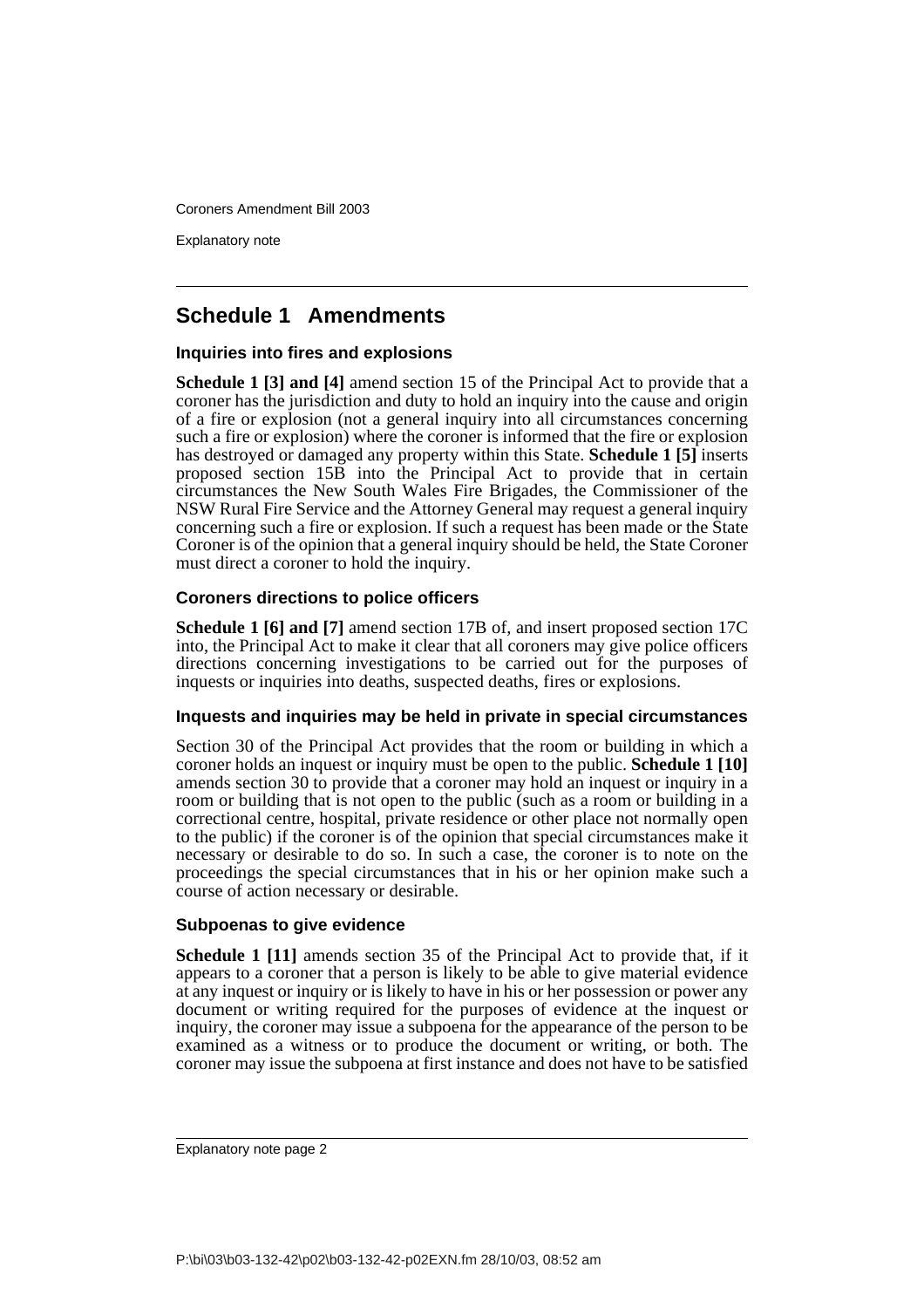Explanatory note

that the person will not appear voluntarily. **Schedule 1 [9], [13], [14] and [15]** make various amendments to the Principal Act to change the name of the instrument issued by a coroner from summons to subpoena to make the terminology consistent with the *Local Courts Act 1982*.

#### **Circumstances in which coroner may clear court**

Section 44 (5) (a) of the Principal Act provides that a coroner holding an inquest or inquiry may, if of the opinion that it would be in the public interest to do so, order all or any persons to go and remain outside the room or building in which the inquest or inquiry is being held. Section 44 (6) gives examples of some matters that a coroner may have regard to in forming such an opinion, including personal security. **Schedule 1 [17]** amends section 44 (6) of the Principal Act to make it clear that having regard to personal security extends to the personal security of the public or any person.

#### **No jurisdiction unless death occurred in last 100 years**

Section 13B of the Principal Act provides that a coroner does not have jurisdiction to hold an inquest concerning a death or suspected death unless it appears or there is reasonable cause to suspect that the death or suspected death occurred within the last 100 years. Clause 7 of Schedule 3 to the Principal Act has the effect of providing that section 13B does not apply to a death or suspected death that occurred before the commencement of that section. The unintended effect of this clause is that section 13B will not have force until 100 years after its commencement. **Schedule 1 [18]** amends clause 7 of Schedule 3 to the Principal Act to provide that section 13B has effect in relation to deaths or suspected deaths that occurred before the commencement of that section.

#### **Miscellaneous**

**Schedule 1** [1] amends section 4 of the Principal Act to provide that notes included in that Act do not form part of that Act.

**Schedule 1 [2] and [16]** make amendments by way of statute law revision to take account of the discontinuation of the term "police force" in legislation.

**Schedule 1 [8]** makes an amendment by way of statute law revision.

**Schedule 1 [19]** inserts savings and transitional provisions into Schedule 3 to the Principal Act.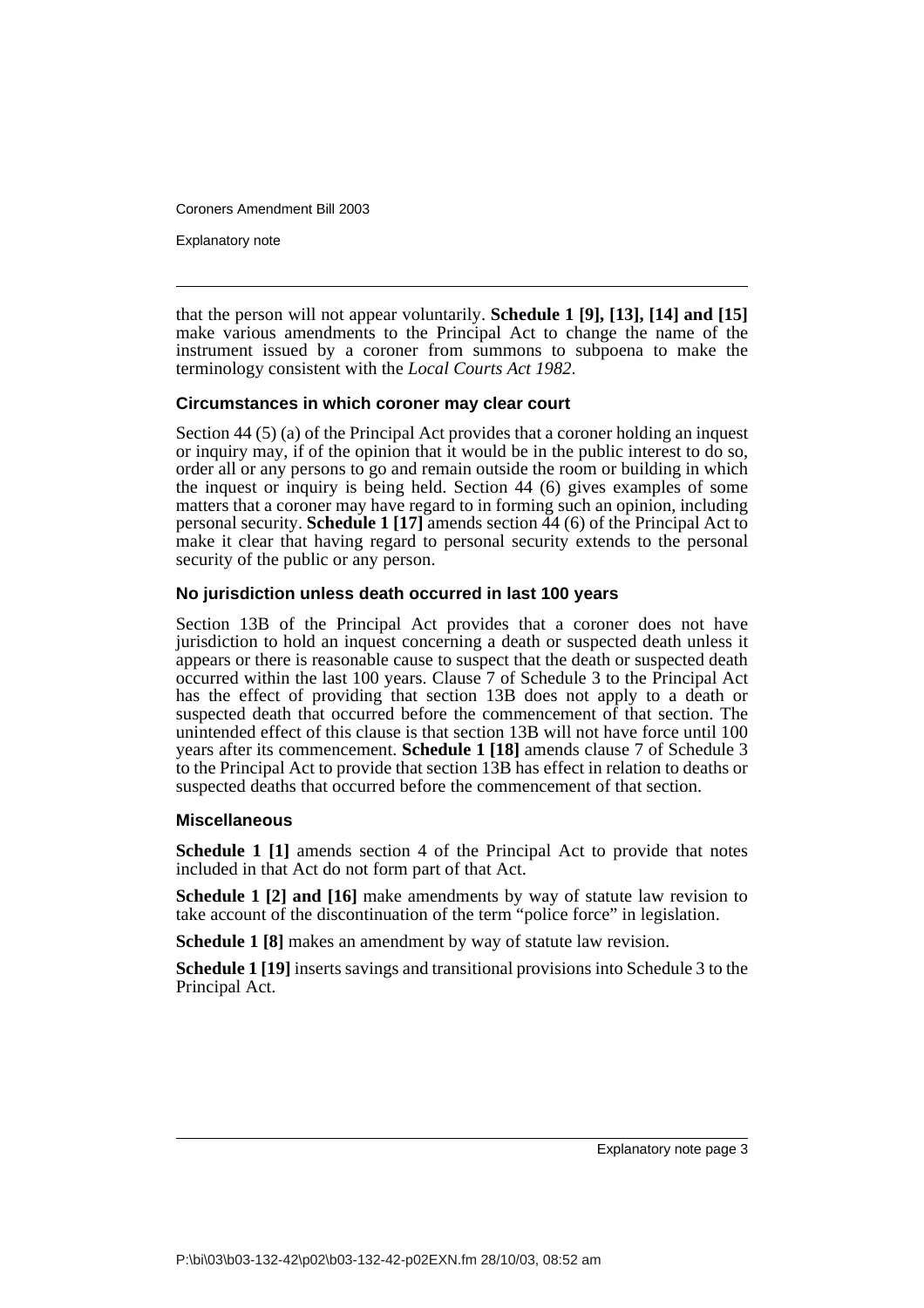Explanatory note

Explanatory note page 4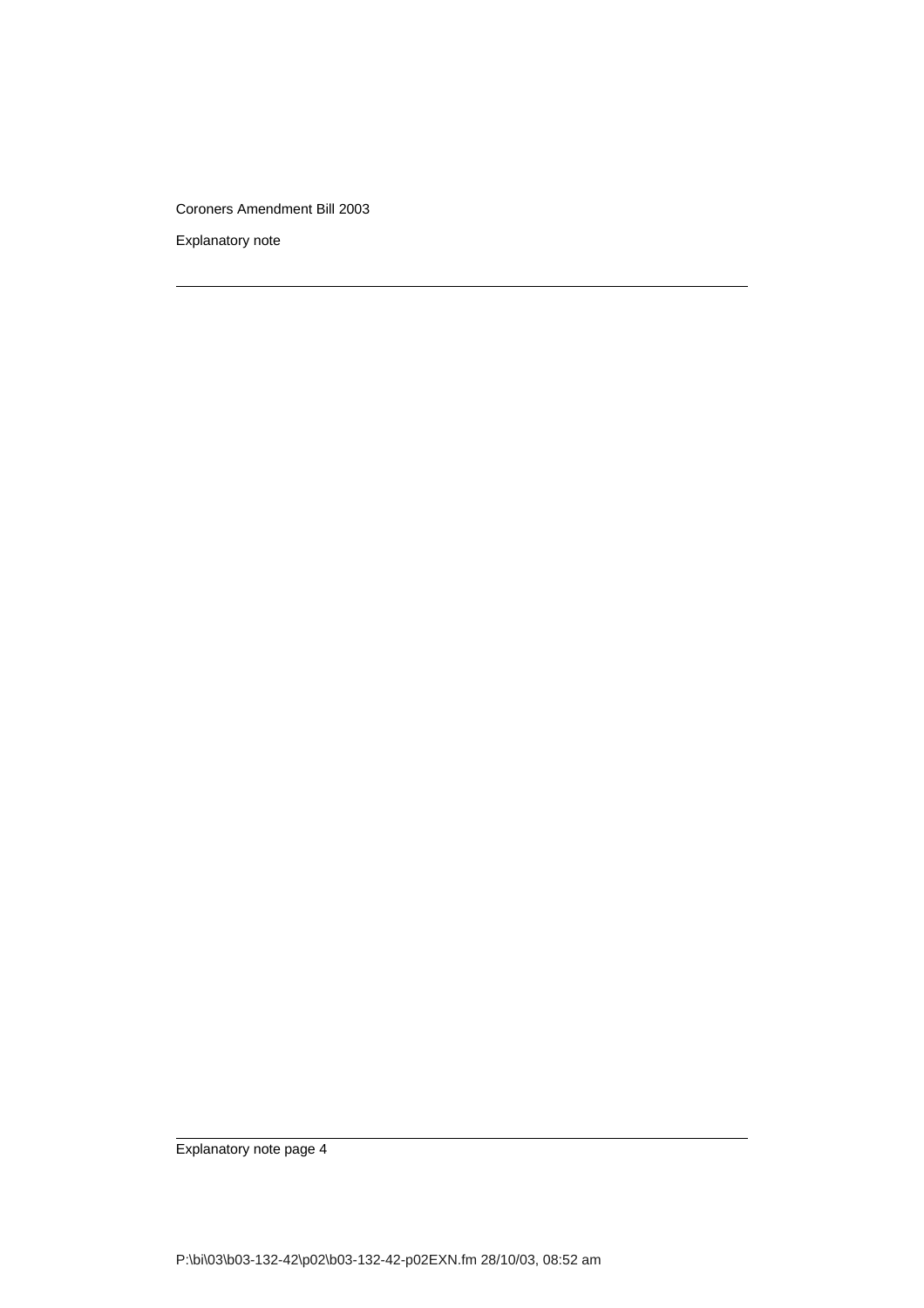First print



New South Wales

# **Coroners Amendment Bill 2003**

# **Contents**

|                                        | Page |
|----------------------------------------|------|
| 1 Name of Act                          |      |
| 2 Commencement                         |      |
| 3 Amendment of Coroners Act 1980 No 27 |      |
| Schedule 1 Amendments                  |      |

b03-132-42.p02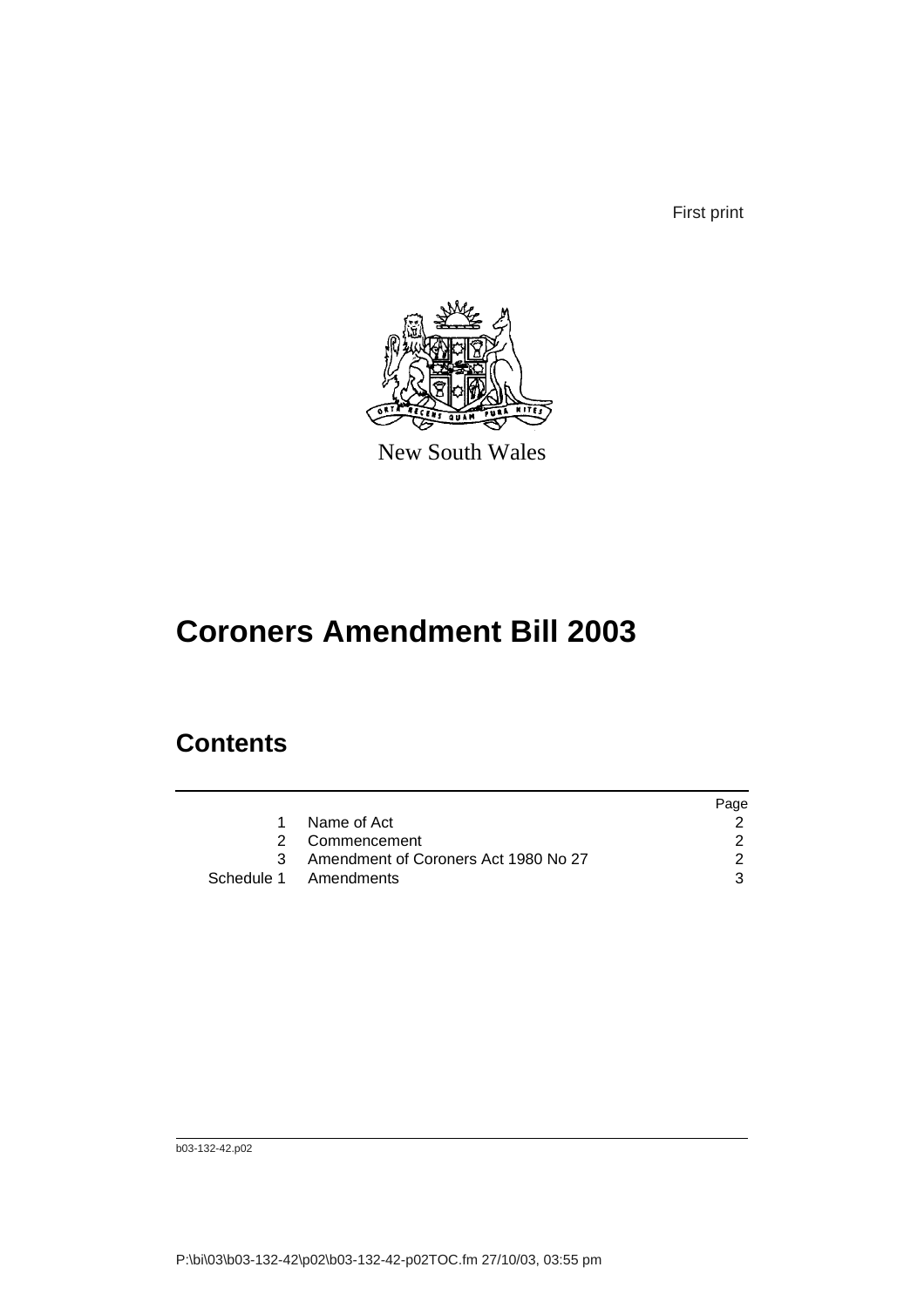**Contents** 

Page

Contents page 2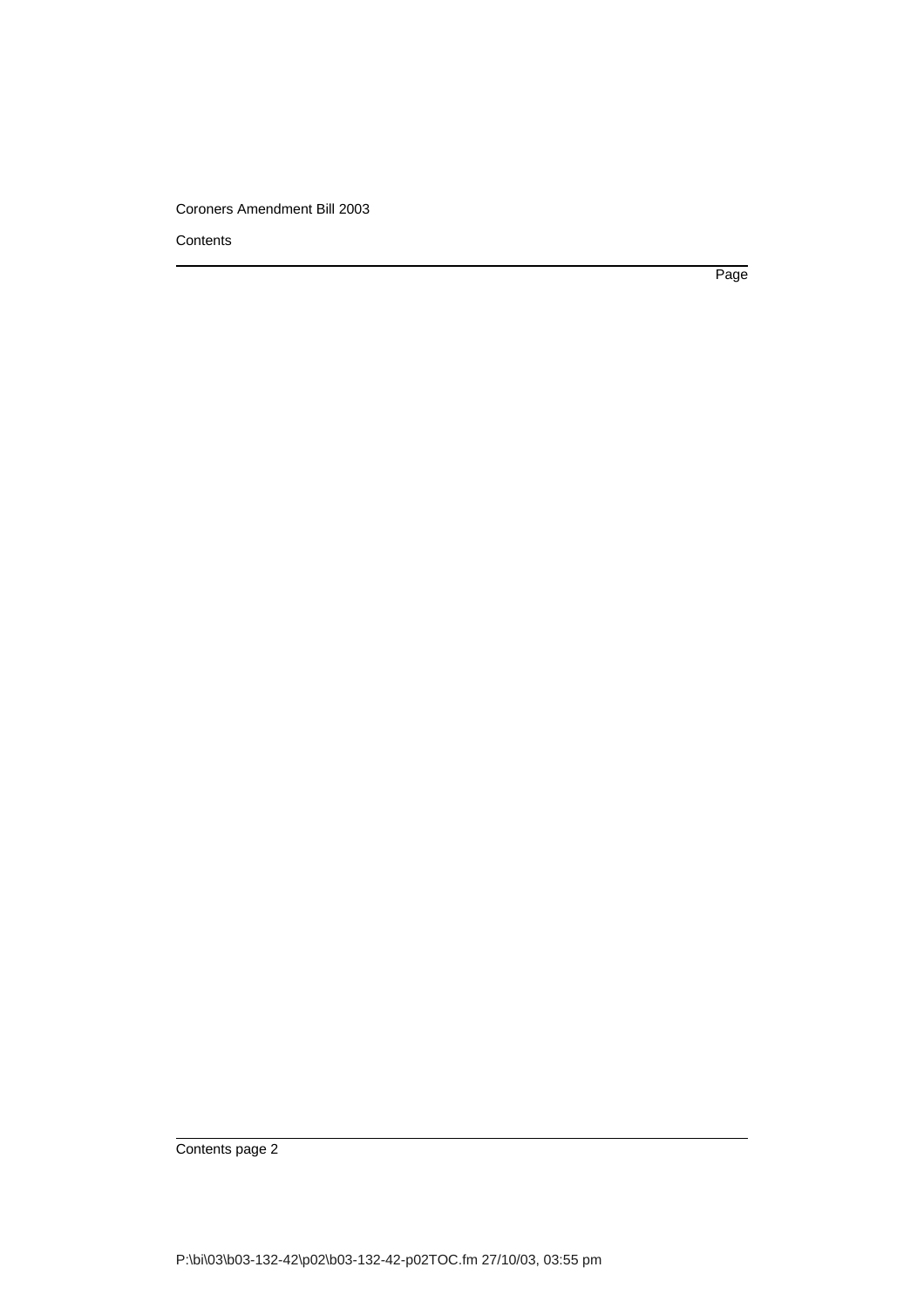

New South Wales

# **Coroners Amendment Bill 2003**

No , 2003

### **A Bill for**

An Act to make miscellaneous amendments to the *Coroners Act 1980* with respect to the holding of inquests and inquiries; and for other purposes.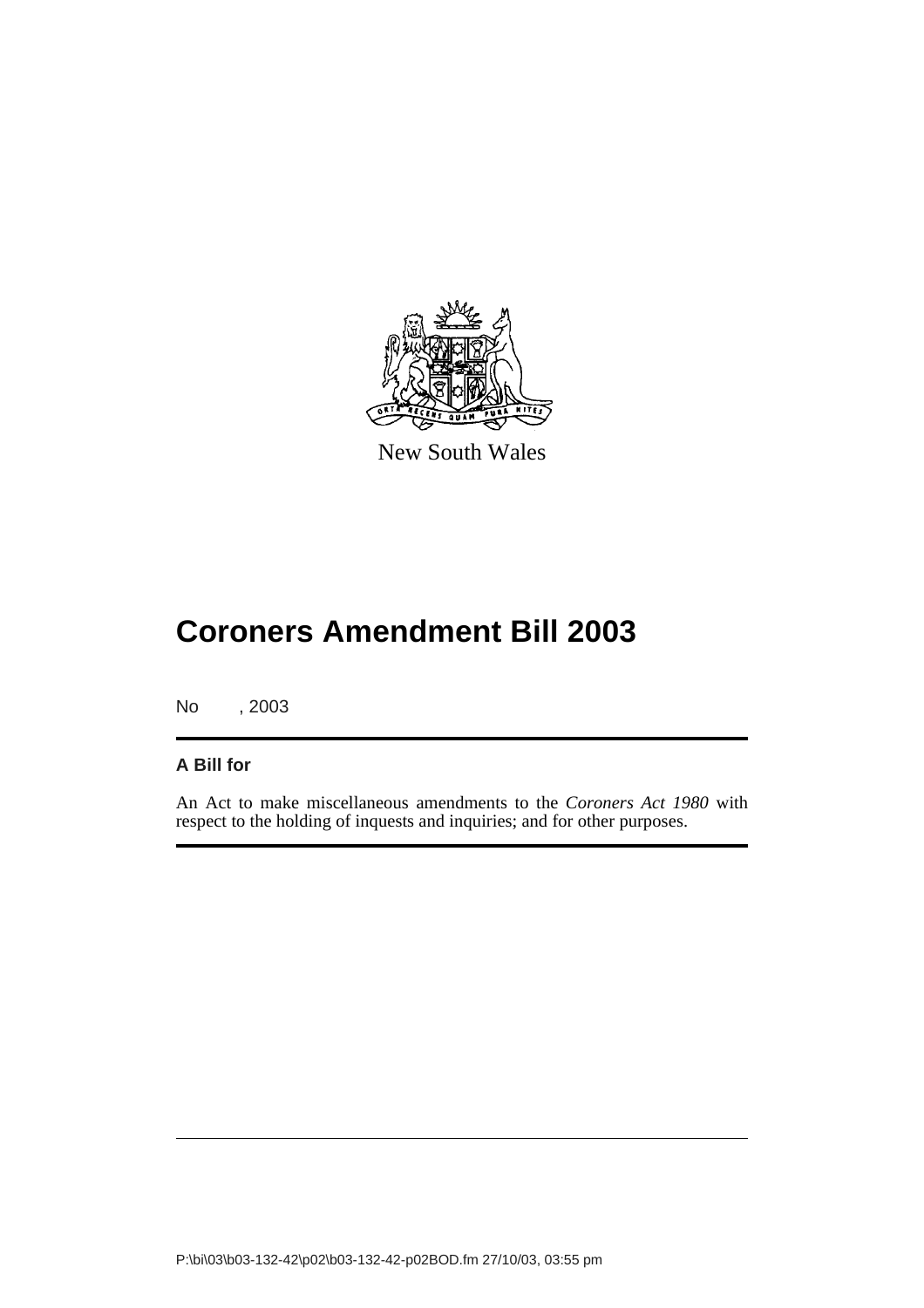| The Legislature of New South Wales enacts: |                                                                         | 1.             |
|--------------------------------------------|-------------------------------------------------------------------------|----------------|
|                                            | Name of Act                                                             | 2              |
|                                            | This Act is the <i>Coroners Amendment Act 2003</i> .                    | 3              |
|                                            | <b>Commencement</b>                                                     | $\overline{4}$ |
|                                            | This Act commences on a day or days to be appointed by<br>proclamation. | 5<br>6         |
| 3                                          | <b>Amendment of Coroners Act 1980 No 27</b>                             | 7              |
|                                            | The Coroners Act 1980 is amended as set out in Schedule 1.              | 8              |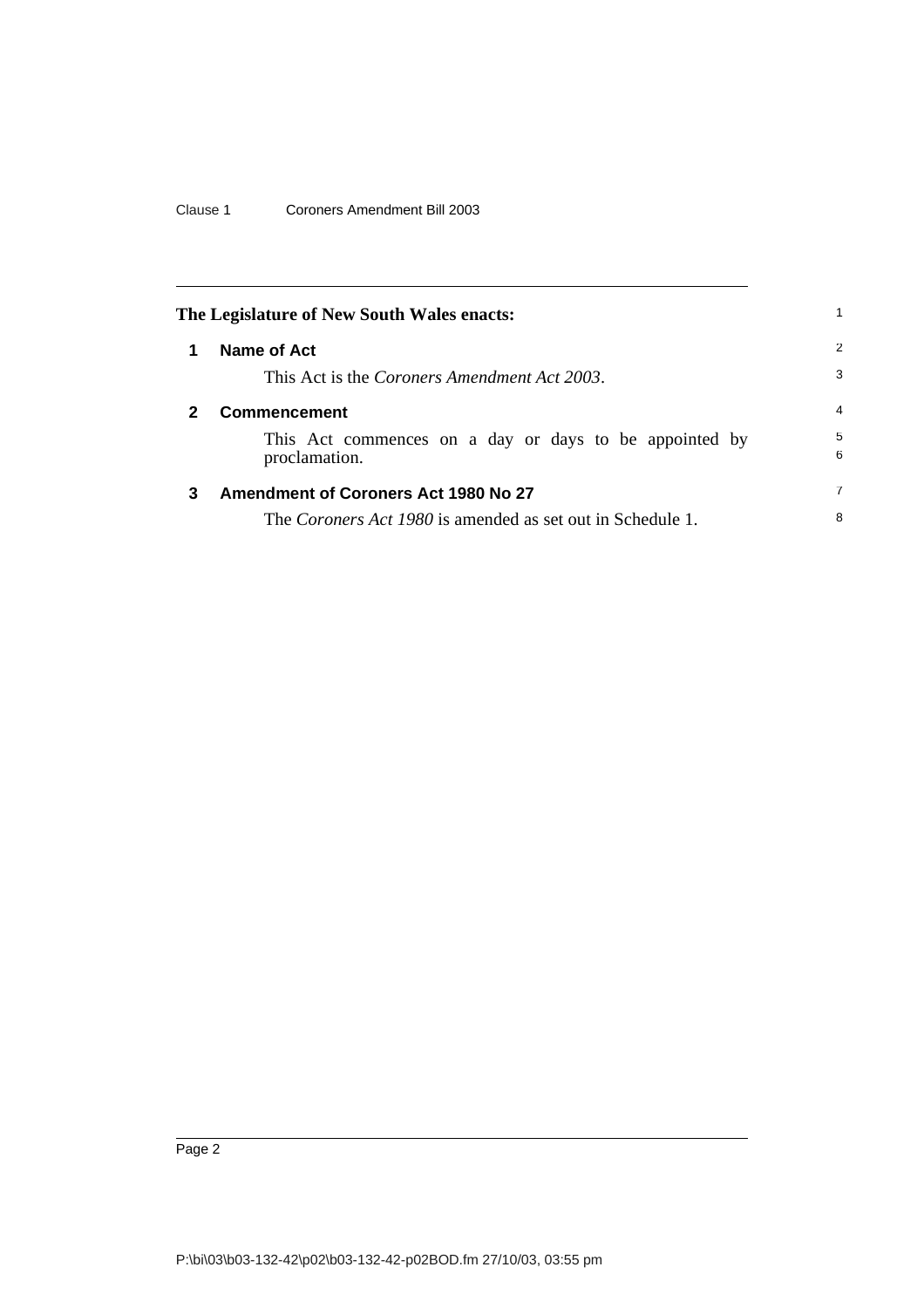Amendments Schedule 1

 $\frac{1}{2}$ 

 $\ddot{\phantom{a}}$ 

|       |                                                |                       |                               | <b>Schedule 1 Amendments</b>                                                                                                                                              | 1<br>2<br>(Section 3) |
|-------|------------------------------------------------|-----------------------|-------------------------------|---------------------------------------------------------------------------------------------------------------------------------------------------------------------------|-----------------------|
| [1]   |                                                |                       | <b>Section 4 Definitions</b>  |                                                                                                                                                                           | 3                     |
|       |                                                |                       | Insert after section $4(1)$ : |                                                                                                                                                                           | 4                     |
|       |                                                | (1A)                  |                               | Notes included in this Act do not form part of this Act.                                                                                                                  | 5                     |
| $[2]$ |                                                |                       |                               | Sections 4 (2), 12A (1) and (2), 12B (5), 16 (2) (a), 37 (1A) (a),<br>41 (1) (d), 53 (1) and 53B (3)                                                                      | 6<br>$\overline{7}$   |
|       |                                                |                       |                               | Omit "member of the police force" wherever occurring.                                                                                                                     | 8                     |
|       |                                                |                       |                               | Insert instead "police officer".                                                                                                                                          | 9                     |
| $[3]$ |                                                | explosions            |                               | Section 15 Inquiries into causes and origins of fires and                                                                                                                 | 10<br>11              |
|       |                                                |                       |                               | Omit "concerning" wherever occurring from section 15 $(1)$ , $(2)$ and $(3)$ .                                                                                            | 12                    |
|       | Insert instead "into the cause and origin of". |                       |                               | 13                                                                                                                                                                        |                       |
| [4]   |                                                | <b>Section 15 (2)</b> |                               |                                                                                                                                                                           | 14                    |
|       |                                                |                       |                               | Omit "circumstances". Insert instead "cause and origin".                                                                                                                  | 15                    |
| [5]   |                                                | <b>Section 15B</b>    |                               |                                                                                                                                                                           | 16                    |
|       | Insert after section 15A:                      |                       |                               |                                                                                                                                                                           | 17                    |
|       | 15B                                            |                       |                               | General inquiries concerning fires and explosions                                                                                                                         | 18                    |
|       |                                                | (1)                   |                               | The following persons may request that a coroner hold a<br>general inquiry concerning a fire or explosion that has<br>destroyed or damaged any property within the State: | 19<br>20<br>21        |
|       |                                                |                       | (a)                           | in the case of a fire or explosion occurring within a fire<br>district within the meaning of the Fire Brigades<br>Act 1989, the New South Wales Fire Brigades, or         | 22<br>23<br>24        |
|       |                                                |                       | (b)                           | in the case of a bush fire within the meaning of the<br>Rural Fires Act 1997, the Commissioner of the NSW<br>Rural Fire Service, or                                       | 25<br>26<br>27        |
|       |                                                |                       | (c)                           | the Minister.                                                                                                                                                             | 28                    |

Page 3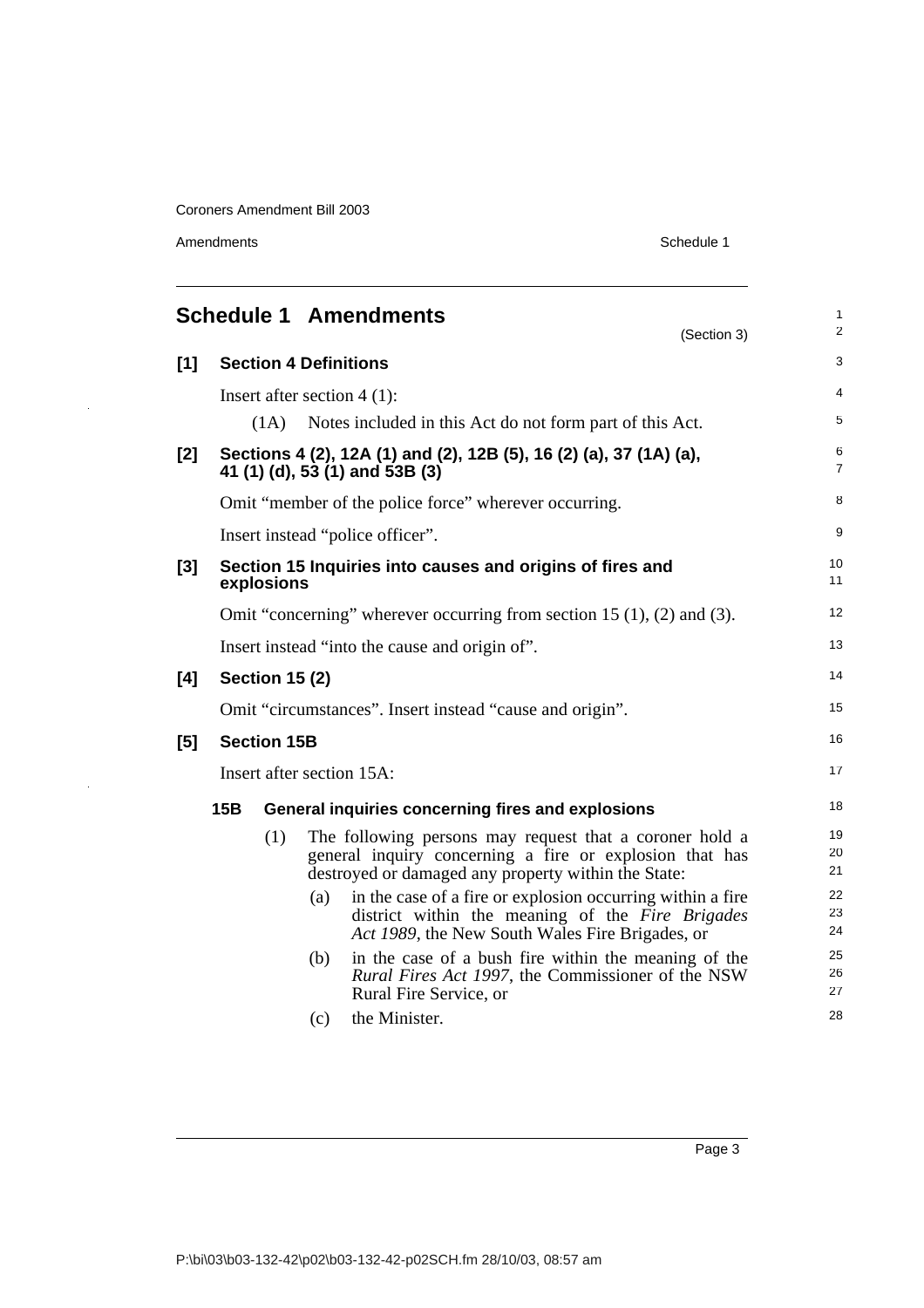Schedule 1 Amendments

|       |                    | (2)<br>If a request has been made under subsection (1) or the State<br>Coroner is of the opinion that a general inquiry concerning a<br>fire or explosion that has destroyed or damaged any property<br>within the State should be held, the State Coroner must direct<br>a coroner to hold the inquiry.                                                                                                 | 1<br>2<br>3<br>4<br>5                  |
|-------|--------------------|----------------------------------------------------------------------------------------------------------------------------------------------------------------------------------------------------------------------------------------------------------------------------------------------------------------------------------------------------------------------------------------------------------|----------------------------------------|
|       |                    | (3)<br>An inquiry is to be held in accordance with any such direction.                                                                                                                                                                                                                                                                                                                                   | 6                                      |
|       |                    | (4)<br>The State Coroner must not give such a direction to a coroner<br>who is a Magistrate without the Chief Magistrate's consent.                                                                                                                                                                                                                                                                      | $\overline{7}$<br>8                    |
|       |                    | The State Coroner may, instead of directing another coroner<br>(5)<br>to hold the inquiry, hold the inquiry himself or herself.                                                                                                                                                                                                                                                                          | 9<br>10                                |
| [6]   |                    | <b>Section 17B Directions by State Coroner</b>                                                                                                                                                                                                                                                                                                                                                           | 11                                     |
|       |                    | Omit section 17B (2).                                                                                                                                                                                                                                                                                                                                                                                    | 12                                     |
| $[7]$ | <b>Section 17C</b> |                                                                                                                                                                                                                                                                                                                                                                                                          | 13                                     |
|       |                    | Insert after section 17B:                                                                                                                                                                                                                                                                                                                                                                                | 14                                     |
|       | <b>17C</b>         | Directions to police by coroners                                                                                                                                                                                                                                                                                                                                                                         | 15                                     |
|       |                    | A coroner may give a police officer directions concerning<br>investigations to be carried out for the purposes of an inquest<br>or inquiry into a death, suspected death, fire or explosion,<br>whether or not the inquest or inquiry has commenced.                                                                                                                                                     | 16<br>17<br>18<br>19                   |
| [8]   |                    | Section 27 Inquest or inquiry on Sunday                                                                                                                                                                                                                                                                                                                                                                  | 20                                     |
|       |                    | Insert "the record of" after "note on" in section 27 (2).                                                                                                                                                                                                                                                                                                                                                | 21                                     |
| [9]   |                    | Sections 27 (3), 35 (2) and (3), 38 and 42 (1)                                                                                                                                                                                                                                                                                                                                                           | 22                                     |
|       |                    | Omit "summons" wherever occurring. Insert instead "subpoena".                                                                                                                                                                                                                                                                                                                                            | 23                                     |
| [10]  |                    | <b>Section 30 Place of inquest</b>                                                                                                                                                                                                                                                                                                                                                                       | 24                                     |
|       |                    | Insert at the end of the section:                                                                                                                                                                                                                                                                                                                                                                        | 25                                     |
|       |                    | (2)<br>However, nothing in subsection (1) prevents a coroner<br>holding an inquest or inquiry in a room or building that is not<br>open to the public (such as a room or building in a<br>correctional centre, hospital, private residence or other place<br>not normally open to the public) if the coroner is of the<br>opinion that special circumstances make it necessary or<br>desirable to do so. | 26<br>27<br>28<br>29<br>30<br>31<br>32 |

Page 4

 $\bar{z}$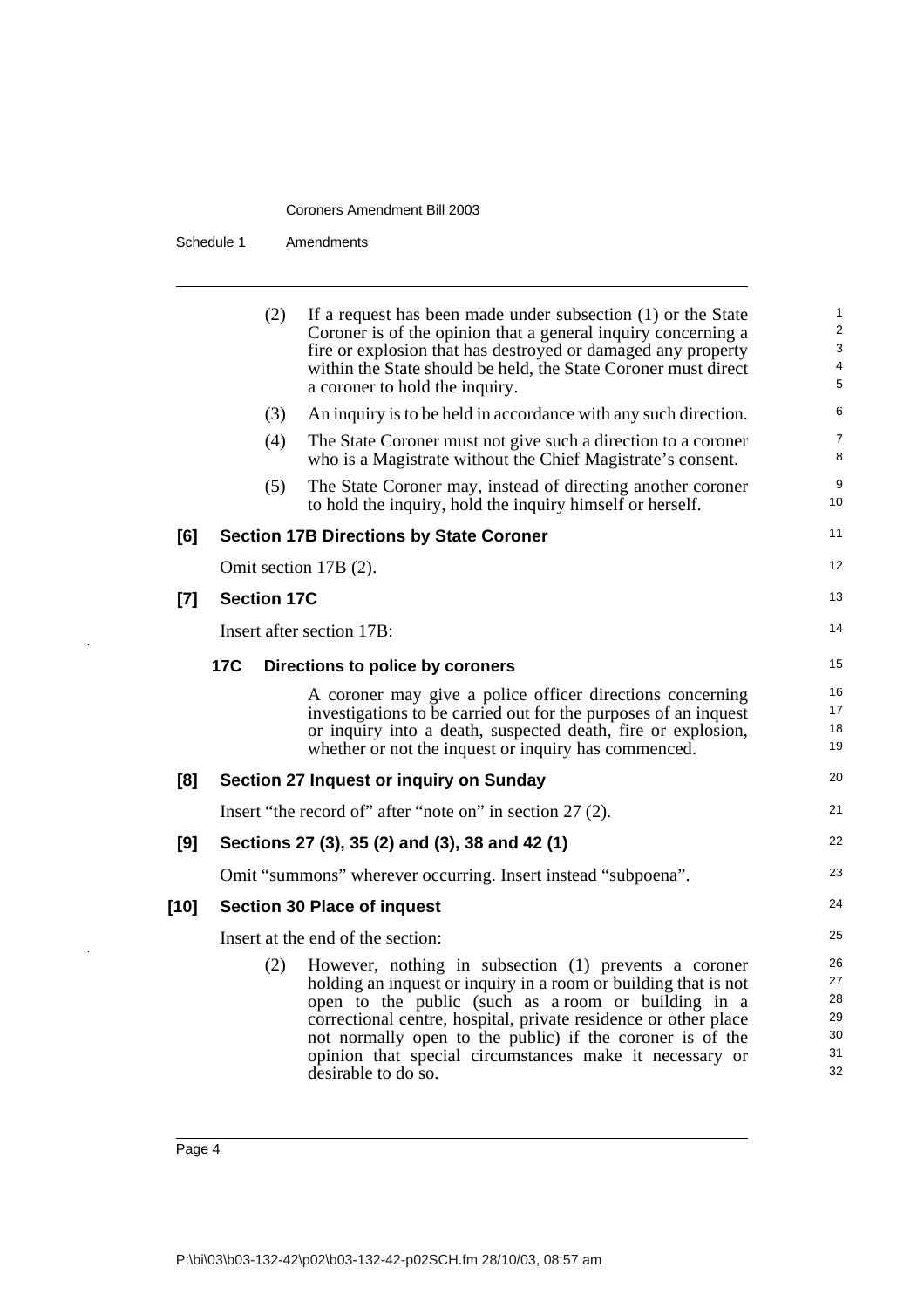Amendments **Amendments** Schedule 1

(3) In such a case, the coroner is to note on the record of the proceedings the special circumstances that in his or her opinion make such a course of action necessary or desirable. **Note.** See also section 44 (5) and (6) for situations in which a coroner may order all or any persons to go and remain outside the room or building in which an inquest or inquiry is being held. **[11] Section 35 Subpoena for appearance or warrant for apprehension of witness** Omit section 35 (1). Insert instead: (1) If it appears to a coroner that any person is likely to be able to give material evidence at any inquest or inquiry being held, or to be held, or is likely to have in his or her possession or power any document or writing required for the purposes of evidence at the inquest or inquiry, the coroner may issue any of the following subpoenas: (a) a subpoena for the appearance of the person to be examined as a witness, (b) a subpoena for the person to produce the document or writing, (c) a subpoena both for the appearance of that person to be examined as a witness and to produce the document or writing. (1AA) However, if the coroner is satisfied by evidence on oath or affirmation that it is probable that the person will not appear to be examined or to produce the document or writing or both appear to be examined and produce the document or writing unless compelled to do so, the coroner may issue a warrant in the first instance for the apprehension of that person. **[12] Section 35 (1A) and (2)** Omit "subsection (1)" wherever occurring. Insert instead "this section". **[13] Section 36 Form of subpoena** Omit "summons" wherever occurring. Insert instead "subpoena". **[14] Section 37 Manner of service of subpoena** Omit "summons" wherever occurring. Insert instead "subpoena". 1  $\overline{2}$ 3 4 5 6 7 8  $\alpha$ 10 11 12 13 14 15 16 17 18 19 20 21 22 23 24 25 26 27 28 29 30 31 32 33 34

Page 5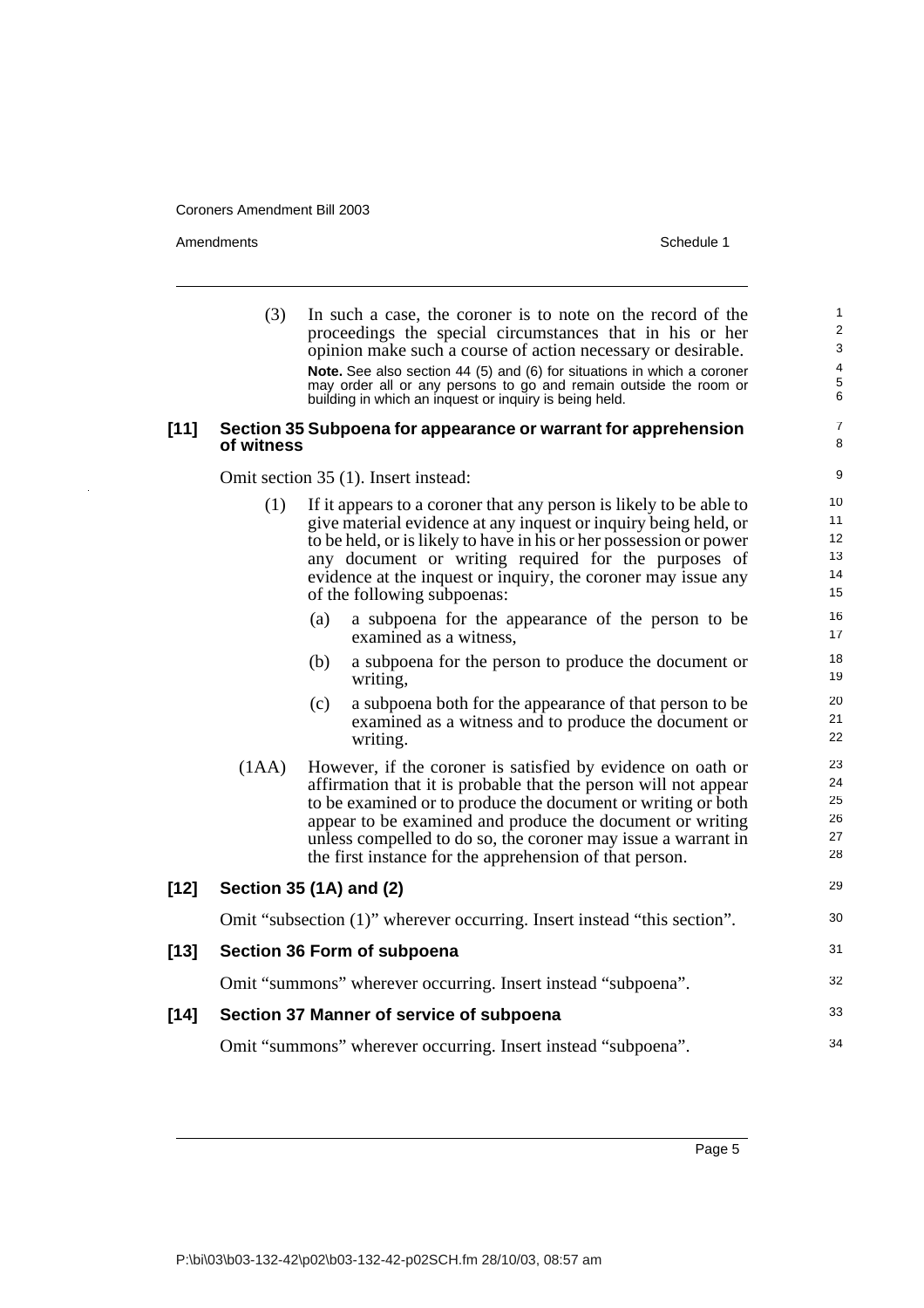Schedule 1 Amendments

 $\ddot{\phantom{a}}$ 

 $\bar{\psi}$ 

| $[15]$ |                                      | Section 39 Warrants for non-appearance in response to subpoena                                                                                                                                                                                                                                | $\mathbf{1}$                                      |
|--------|--------------------------------------|-----------------------------------------------------------------------------------------------------------------------------------------------------------------------------------------------------------------------------------------------------------------------------------------------|---------------------------------------------------|
|        |                                      | Omit "summons" wherever occurring. Insert instead "subpoena".                                                                                                                                                                                                                                 | 2                                                 |
| $[16]$ |                                      | <b>Section 41 Form of warrant</b>                                                                                                                                                                                                                                                             | 3                                                 |
|        |                                      | Omit section 41 (1) (b). Insert instead:                                                                                                                                                                                                                                                      | $\overline{4}$                                    |
|        |                                      | be directed to a police officer by name or generally to<br>(b)<br>the senior police officer of the district or place where it<br>is to be executed, or to that senior police officer and to<br>all other police officers in this State, or generally to all<br>police officers in this State, | 5<br>6<br>$\overline{7}$<br>8<br>$\boldsymbol{9}$ |
| $[17]$ |                                      | Section 44 Power of coroner to clear court and prohibit<br>publication of matter relating to inquest or inquiry                                                                                                                                                                               | 10<br>11                                          |
|        | Omit section 44 (6). Insert instead: |                                                                                                                                                                                                                                                                                               |                                                   |
|        | (6)                                  | For the purposes of subsection $(5)$ , in forming an opinion as<br>to the public interest, a coroner may, without limitation, have<br>regard to the following:                                                                                                                                | 13<br>14<br>15                                    |
|        |                                      | the administration of justice,<br>(a)                                                                                                                                                                                                                                                         | 16                                                |
|        |                                      | (b)<br>national security,                                                                                                                                                                                                                                                                     | 17                                                |
|        |                                      | the personal security of the public or any person.<br>(c)                                                                                                                                                                                                                                     | 18                                                |
| $[18]$ |                                      | <b>Schedule 3 Savings and transitional provisions</b>                                                                                                                                                                                                                                         | 19                                                |
|        |                                      | Omit clause 7 (6). Insert instead:                                                                                                                                                                                                                                                            | 20                                                |
|        | (6)                                  | Divisions 1 and 2 of Part 3 of the Act (other than section 13B)<br>as inserted by Schedule 1 (18) to the 1993 Act do not apply to<br>a death or suspected death that occurred, or is suspected of<br>having occurred, before the commencement of those<br>Divisions.                          | 21<br>22<br>23<br>24<br>25                        |
|        | (6A)                                 | Section 13B (No jurisdiction unless death occurred in last 100)<br>years) as inserted by Schedule 1 (18) to the 1993 Act extends<br>to a death or suspected death that occurred, or is suspected of<br>having occurred, before the commencement of that section.                              | 26<br>27<br>28<br>29                              |